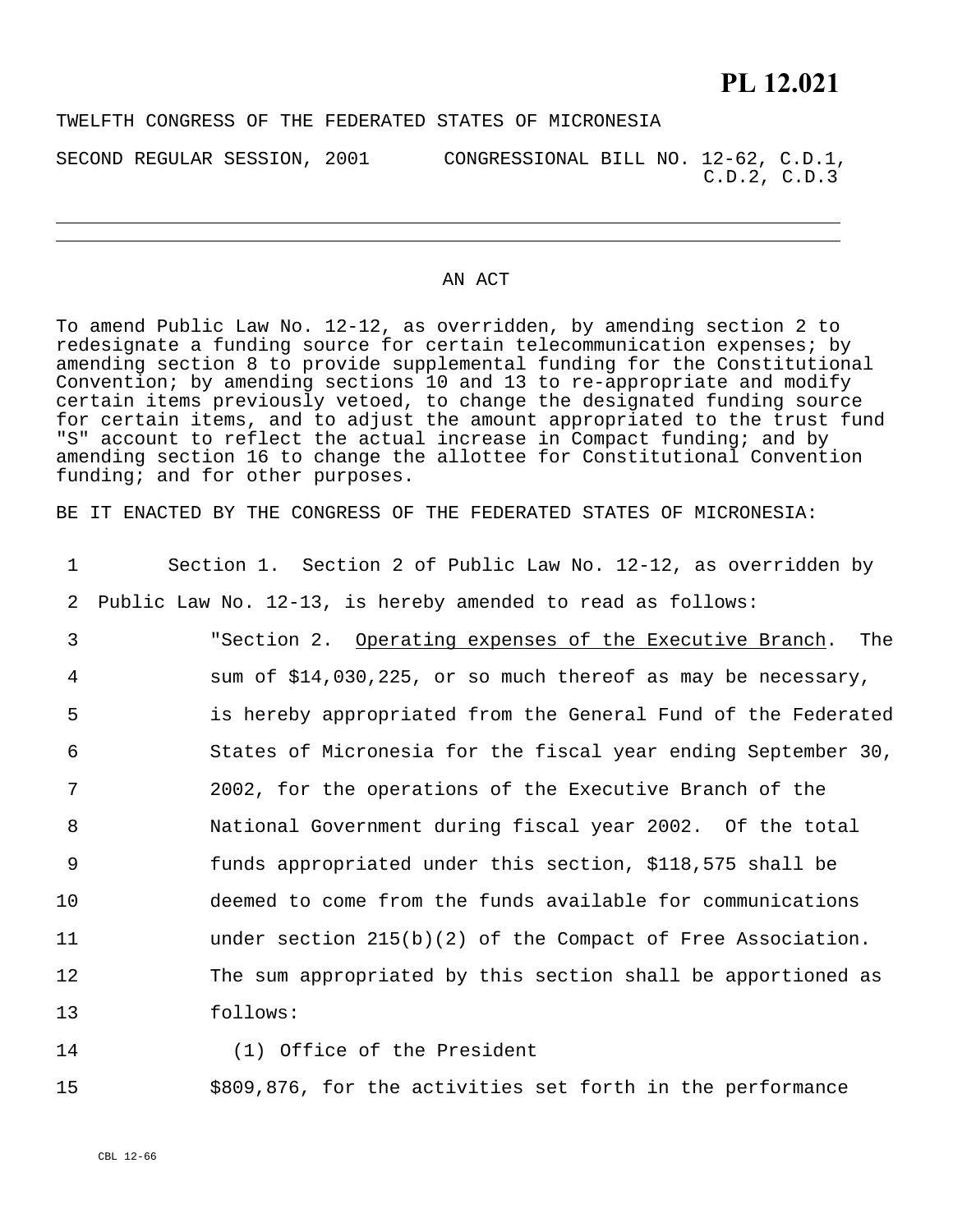| $\mathbf 1$ | budget pages A1.1 through A1.2 of the budget book.            |
|-------------|---------------------------------------------------------------|
| 2           | (2) Department of Foreign Affairs                             |
| 3           | (a) $$3,771,123$ , for the activities set forth in the        |
| 4           | performance budget pages A2.1 through A2.9 of the budget      |
| 5           | book.                                                         |
| 6           | (b) Conditions on use of JCN funds. Funds                     |
| 7           | appropriated under this subsection for Joint Committee on     |
| 8           | Compact Economic Negotiations (JCN) travel (\$50,000) and     |
| 9           | representation expenses (\$55,000) shall not be available for |
| 10          | obligation or disbursement until:                             |
| 11          | (i) funds appropriated for such purposes under                |
| 12          | the JCN budget have been exhausted;                           |
| 13          | (ii) JCN has provided a written report to the                 |
| 14          | Committee on External Affairs of the Congress of the          |
| 15          | Federated States of Micronesia, through its Chairman, on the  |
| 16          | use of funds already obligated or disbursed, including a      |
| 17          | description of such use and an allocation among the outputs   |
| 18          | for which it was used; and                                    |
| 19          | (iii) JCN has provided to said committee, in                  |
| 20          | writing, signed by the JCN chairman and members, a detailed   |
| 21          | description of the planned use of the funds it is seeking to  |
| 22          | obligate or have disbursed.                                   |
| 23          | (c) Conditions of use of Washington D.C. Embassy/JCN          |
| 24          | Representation funds. \$50,000 of the funds appropriated      |
| 25          | under this subsection for representation shall be for         |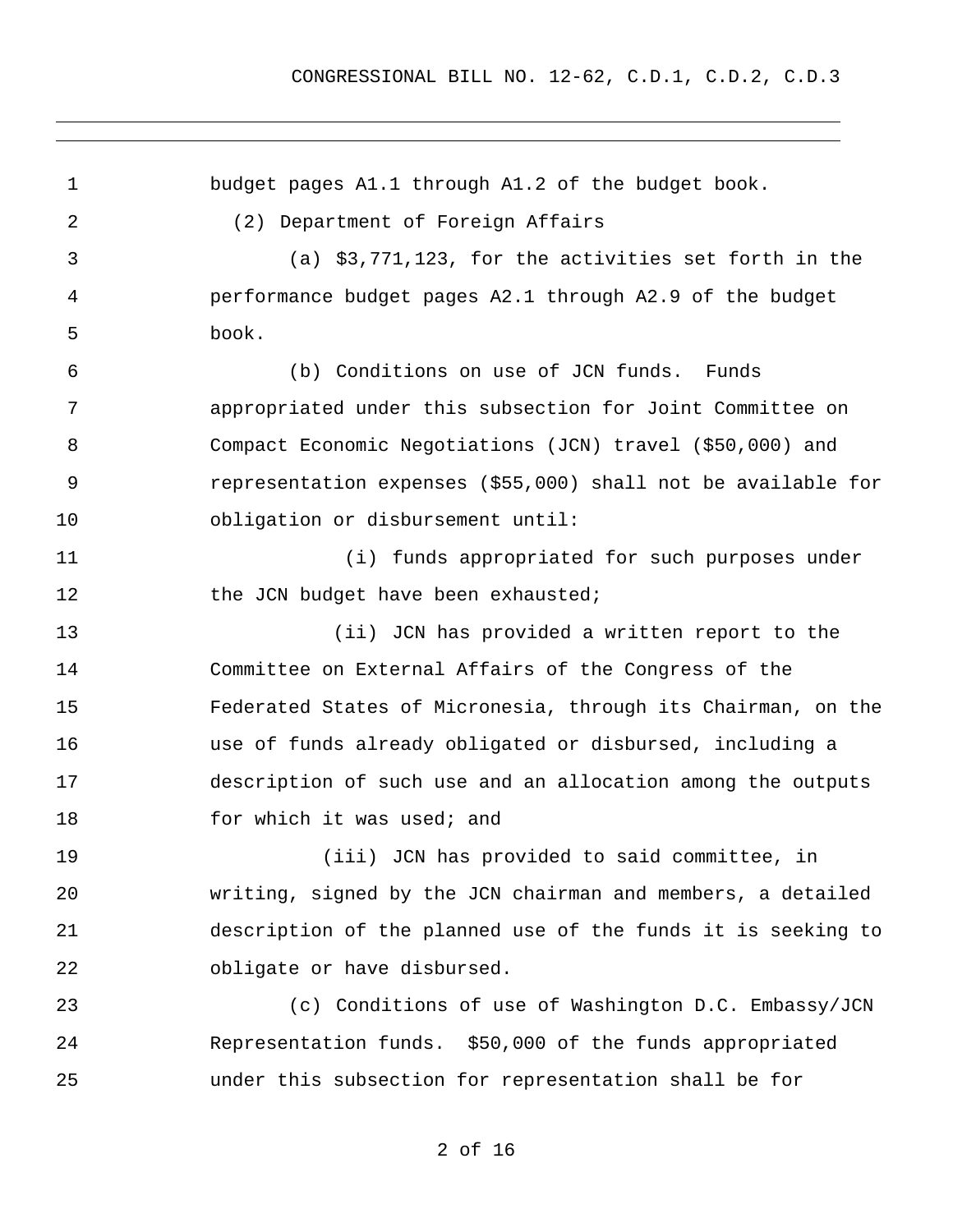1 2 3 4 5 6 7 8 9 10 11 12 13 14 15 16 17 18 19 20 21 22 23 24 25 meetings between members and staff of the U.S. Congress and members of the FSM Congress; PROVIDED however that up to \$20,000 of these funds may be reprogrammed for use by JCN for representation if all section 2(2)(b) representation funds have been exhausted and the requirements contained therein have been met. (3) Department of Finance and Administration \$1,957,806, for the activities set forth in the performance budget pages A3.1 through A3.8 of the budget book. (4) Department of Economic Affairs \$1,373,627, for the activities set forth in the performance budget pages A4.1 through A4.18 of the budget book. (5) Department of Transportation, Communication and Infrastructure \$1,500,773, for the activities set forth in the performance budget pages 5.1 through 5.3 of the budget book. Of the total funds appropriated under this subsection, \$25,000 for a consultant in communications policy shall be deemed to come from funds available under section 215(a)(2) of the Compact of Free Association for telecommunications. (6) Department of Health, Education and Social Affairs \$980,543, for the activities set forth in the performance budget pages A6.1 through A6.19 of the budget book. (7) Department of Justice \$3,078,213, for the activities set forth in the performance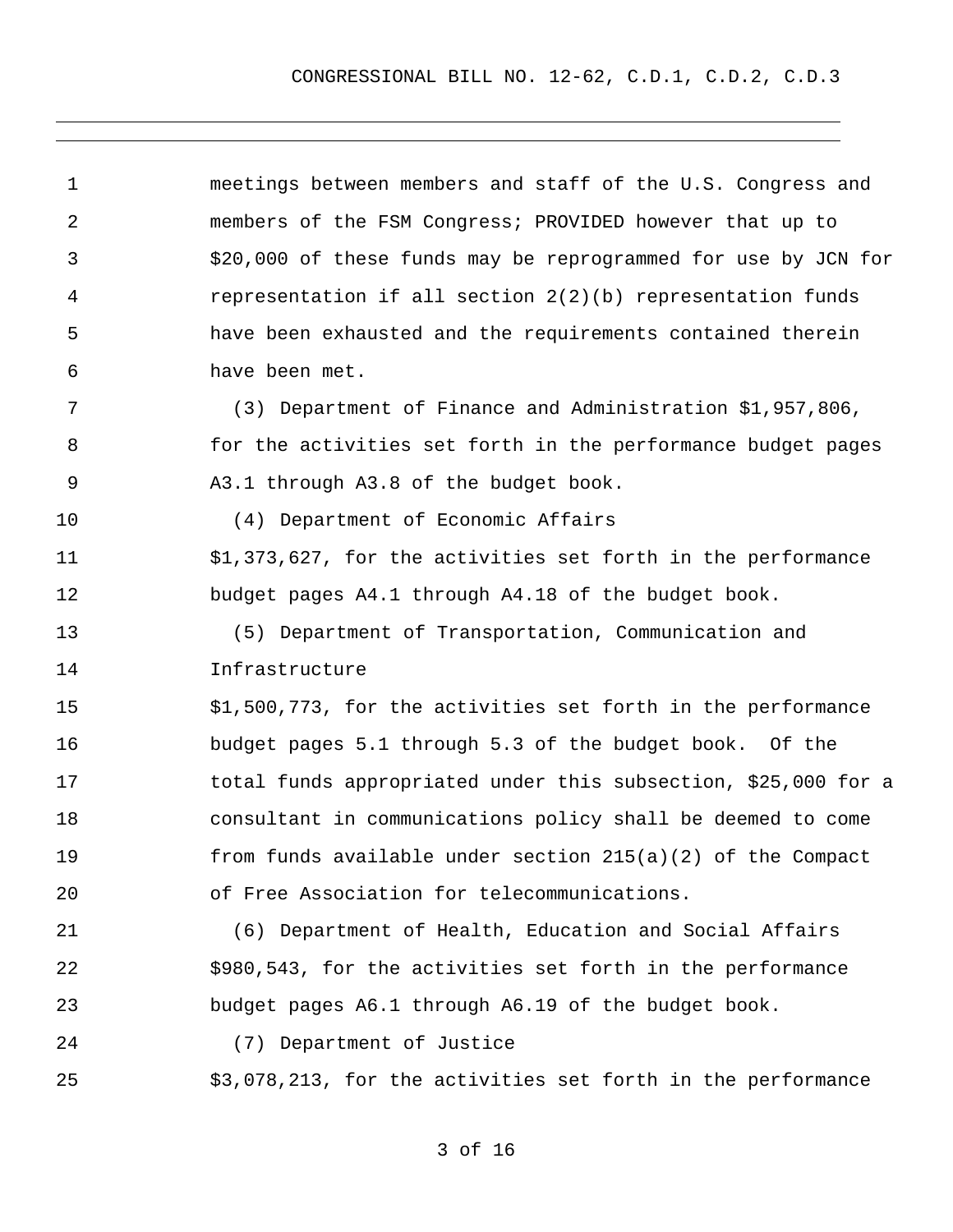| 1  | budget pages A7.1 through A7.6 of the budget book. Of the      |
|----|----------------------------------------------------------------|
| 2  | total funds appropriated, \$519,000 shall be deemed to come    |
| 3  | from funds available under section $216(a)(1)$ of the Compact  |
| 4  | of Free Association for marine surveillance.                   |
| 5  | (8) FSM Public Defender                                        |
| 6  | \$558,264, for the activities set forth in the performance     |
| 7  | budget pages A8.1 through A8.2 of the budget book."            |
| 8  | Section 2. Section 8 of Public Law No. 12-12, as overridden by |
| 9  | Public Law No. 12-13, is hereby amended to read as follows:    |
| 10 | "Section 8. Grants, subsidies and contributions. The sum of    |
| 11 | \$2,559,791, or so much thereof as may be necessary, is hereby |
| 12 | appropriated from the General Fund of the Federated States of  |
| 13 | Micronesia for the fiscal year ending September 30, 2002, for  |
| 14 | the following grants, subsidies and contributions during       |
| 15 | fiscal year 2002. The sum appropriated by this section shall   |
| 16 | be apportioned as follows:                                     |
| 17 | (1) Office of the President                                    |
| 18 | (a) Pacific Islands News                                       |
| 19 | $-0-$                                                          |
| 20 | (b) Asia Pacific Broadcasting Union.<br>$-0-$                  |
| 21 | (c) Asia Pacific Institute of                                  |
| 22 | $-0-$                                                          |
| 23 | (2) Department of Foreign Affairs                              |
| 24 | Forum Secretariat<br>35,000<br>(a)                             |
| 25 | (b) The Pacific Community<br>30,000                            |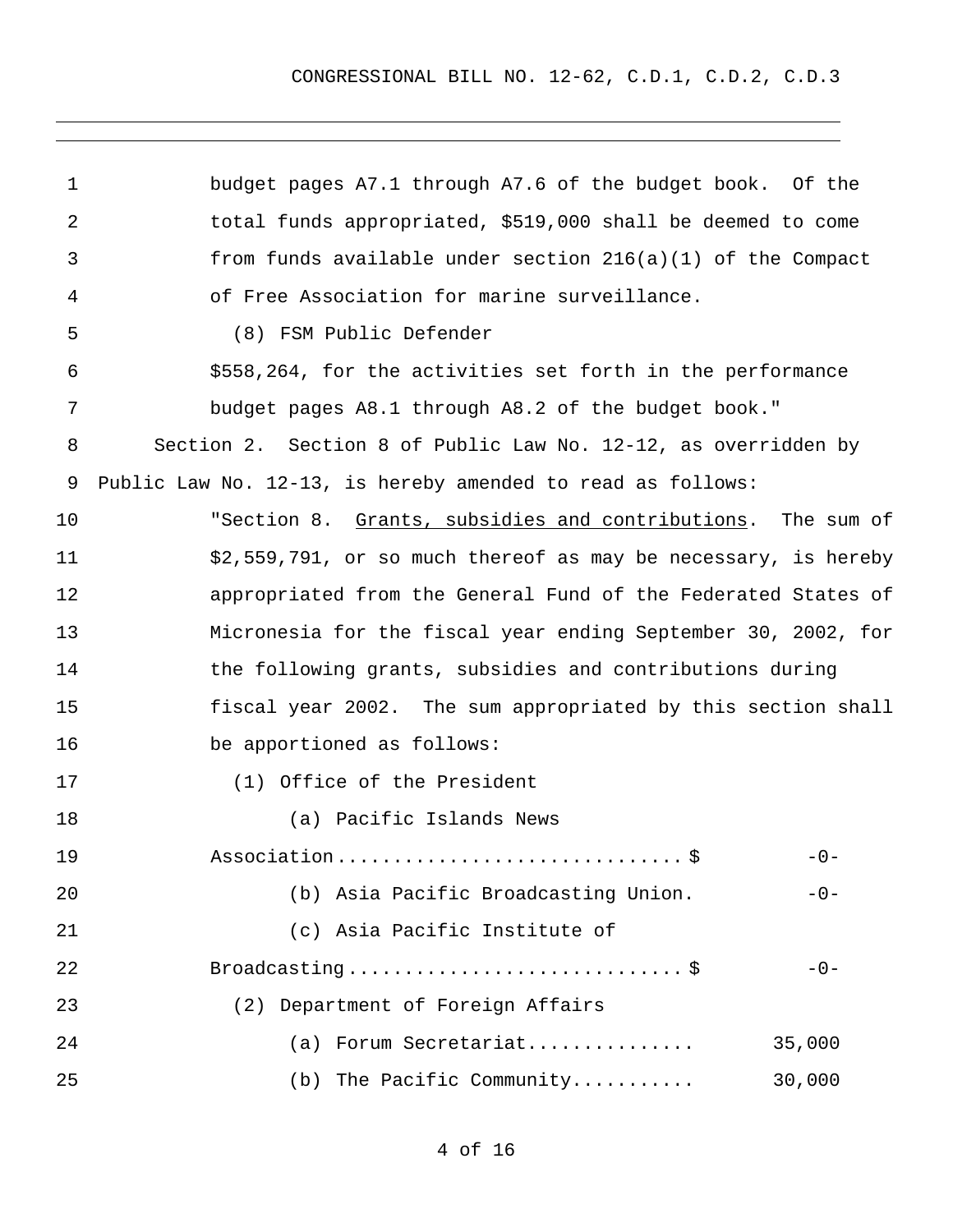| $\mathbf 1$    | (c) South Pacific Regional              |         |
|----------------|-----------------------------------------|---------|
| 2              | Environmental Program (SPREP)           | 7,375   |
| 3              | (d) United Nations Economic and         |         |
| 4              | Social Commission for Asia and the      |         |
| 5              | Pacific (ESCAP)                         | 5,000   |
| 6              | (e) UN membership fees                  | 100,000 |
| 7              | (f) East West Center                    | 10,000  |
| 8              | (3) Department of Economic Affairs      |         |
| $\overline{9}$ | (a) Pacific Island Development          |         |
| 10             |                                         | 15,000  |
| 11             | (b) Forum Fisheries Agency (FFA)        | 21,000  |
| 12             | (c) UN Development Program              | 3,000   |
| 13             | (d) Coord. Commission for Offshore      |         |
| 14             | Mineral Prospecting (CCOMP)             | 8,000   |
| 15             | (e) Plant Protection Program            | 60,000  |
| 16             | Pacific Asian Travel Association<br>(f) | 5,000   |
| 17             | (g) FSM Giant Clam Culture              | 11,440  |
| 18             | (h) FSM Coastal Fisheries Consortium    | 11,702  |
| 19             | (i) National Plant Protection and       |         |
| 20             | Quarantine Communication                | 29,700  |
| 21             | (j) OPIC Loan Repayment                 | 250,000 |
| 22             | (4) Department of Health, Education and |         |
| 23             | Social Affairs                          |         |
| 24             | (a) UN Fund for Population Activity     |         |
| 25             |                                         | 3,000   |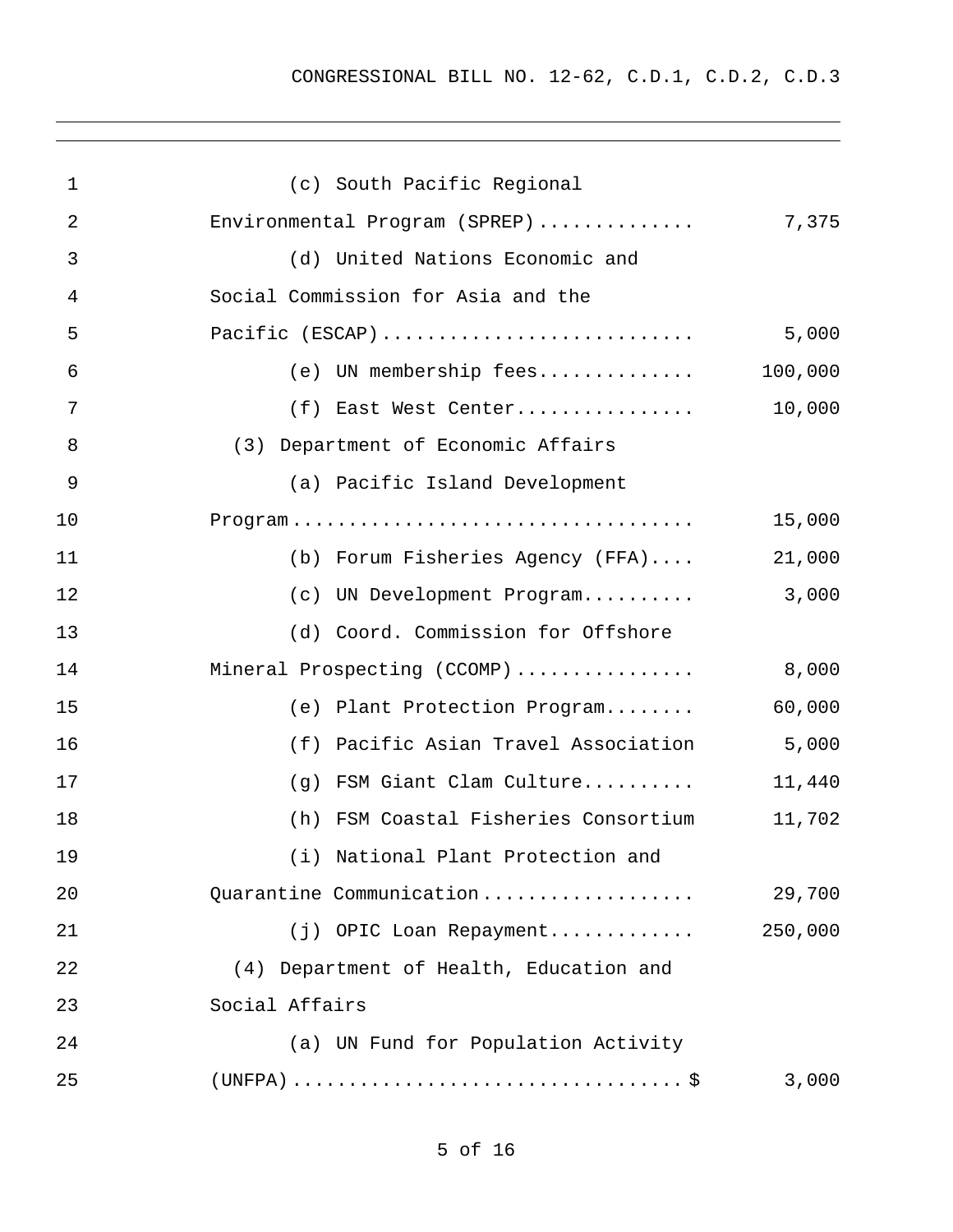CONGRESSIONAL BILL NO. 12-62, C.D.1, C.D.2, C.D.3

| 1  | (b) Aid to non-public schools $500,000$         |        |
|----|-------------------------------------------------|--------|
| 2  | (c) Financial assistance for                    |        |
| 3  | students studying at CMI and PCC, PROVIDED      |        |
| 4  | that the program of study is not available at   |        |
| 5  | COM National or State campuses and PROVIDED     |        |
| 6  | FURTHER that students applying for this         |        |
| 7  | assistance first show proof that they have      |        |
| 8  | applied for Pell Grants and other available     |        |
| 9  | assistance                                      | 50,000 |
| 10 | (d) President Graduate Scholarship              | $-0-$  |
| 11 | World Health Organization (WHO). 41,385<br>(e)  |        |
| 12 | (f)<br>National Board of Nursing                | 38,000 |
| 13 | (g) Pacific Islands Health Officers             |        |
| 14 | Association (PIHOA)                             | 20,000 |
| 15 | (h)<br>National Close-Up Local Program.         | 64,000 |
| 16 | FSM Amateur Sports Association<br>(i)           | 35,000 |
| 17 | (j) COM Board Annual Meeting                    | 5,000  |
| 18 | (k) Association of Territorial Health           |        |
| 19 | Organization                                    | 2,000  |
| 20 | (5) Department of Justice; PROVIDED that,       |        |
| 21 | no funds appropriated for Joint Law Enforcement |        |
| 22 | purposes may be used for travel or to purchase  |        |
| 23 | vehicles, and PROVIDED FURTHER that no funds    |        |
| 24 | shall be obligated or disbursed for the second  |        |
| 25 | or third quarter of fiscal year 2002 unless,    |        |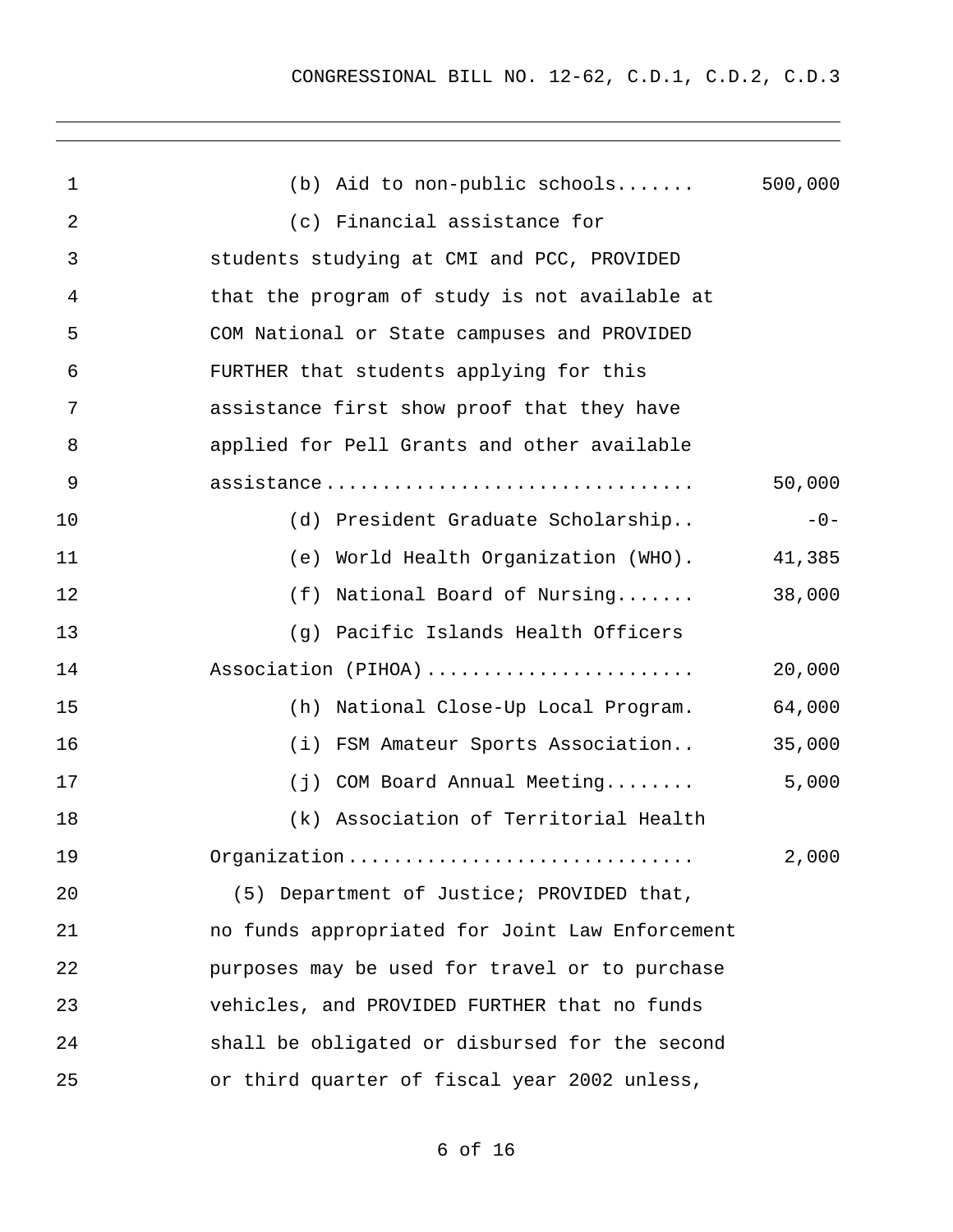| $\mathbf 1$ | before March 31, 2002, each state reports to the |        |
|-------------|--------------------------------------------------|--------|
| 2           | Committee on Judiciary and Governmental          |        |
| 3           | Operations on the use of all funds appropriated  |        |
| 4           | for fiscal year 2001 and for the first half of   |        |
| 5           | fiscal year 2002, including an explanation of    |        |
| 6           | how each expenditure contributed to the purpose  |        |
| 7           | of joint law enforcement.                        |        |
| 8           | (a) Kosrae Joint Law Enforcement\$               | 35,000 |
| 9           | (b) Pohnpei Joint Law Enforcement                | 70,000 |
| 10          | (c) Chuuk Joint Law Enforcement                  | 80,000 |
| 11          | (d) Yap Joint Law Enforcement                    | 45,000 |
| 12          | (6) Department of Transportation,                |        |
| 13          | Communication and Infrastructure                 |        |
| 14          | (a) Asia Pacific Telecommunity                   |        |
| 15          | to be deemed as deriving from funds available    |        |
| 16          | under section $215(a)(2)$ of the Compact of Free |        |
| 17          | Association for telecommunications               | 9,000  |
| 18          | (b) International Telecommunication              |        |
| 19          | Union to be deemed as deriving from funds        |        |
| 20          | available under section $215(a)(2)$ of the       |        |
| 21          | Compact of Free Association for                  |        |
| 22          | telecommunications  \$                           | 57,639 |
| 23          | (c) International Civil Aviation                 |        |
| 24          | Organization                                     | 28,050 |
| 25          | (d) Micronesian Shipping Commission.             | 10,000 |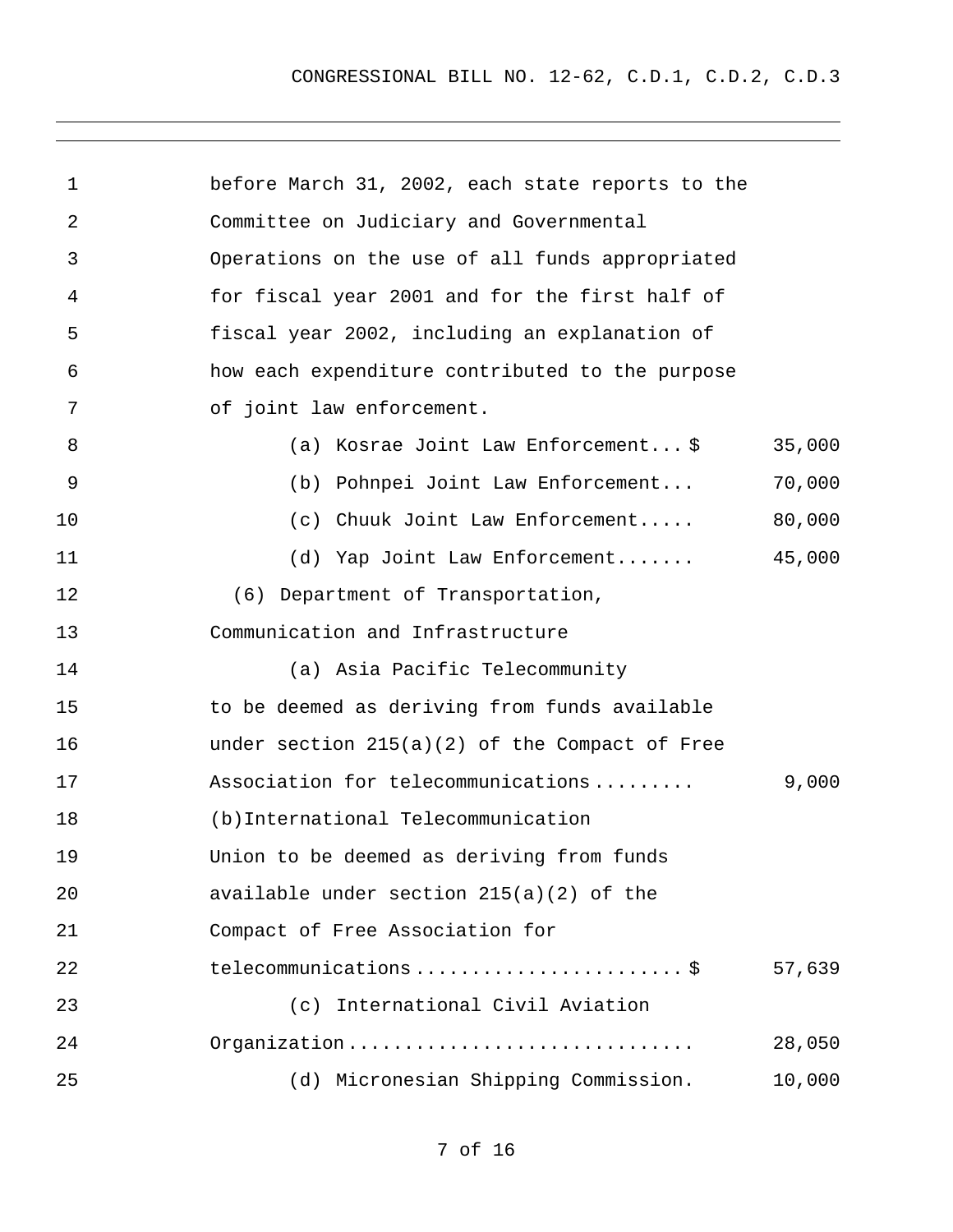| $\mathbf 1$    | (7) Coconut Development Authority                               |
|----------------|-----------------------------------------------------------------|
| $\overline{2}$ | (a) Copra Subsidy<br>100,000                                    |
| 3              | (b) Asia Pacific Coconut                                        |
| 4              | 20,500                                                          |
| 5              | (8) Other grants, subsidies and                                 |
| 6              | contributions                                                   |
| 7              | (a) Kosrae Judiciary                                            |
| 8              | (i) Unrestricted<br>30,000                                      |
| $\overline{9}$ | (ii) Law School Scholarships<br>35,000                          |
| 10             | (b) Pohnpei Judiciary<br>90,000                                 |
| 11             | 90,000<br>(c) Chuuk Judiciary                                   |
| 12             | (d) Yap Judiciary                                               |
| 13             | (i) Unrestricted<br>50,000                                      |
| 14             | (ii) Law School Scholarships<br>20,000                          |
| 15             | (e) COM Treaty Obligation<br>25,000                             |
| 16             | (f) Micronesian Legal Services                                  |
| 17             | Corporation<br>150,000                                          |
| 18             | (g) Constitutional Convention and                               |
| 19             |                                                                 |
| 20             | Section 3. Section 10 of Public Law No. 12-12, as overridden by |
| 21             | Public Law No. 12-13, is hereby amended to read as follows:     |
| 22             | "Section 10. Operating expenses of the Telecommunications       |
| 23             | Corporation. The sum of \$832,361, or so much thereof as may    |
| 24             | be necessary, is hereby appropriated from the General Fund of   |
| 25             | the Federated States of Micronesia for the fiscal year ending   |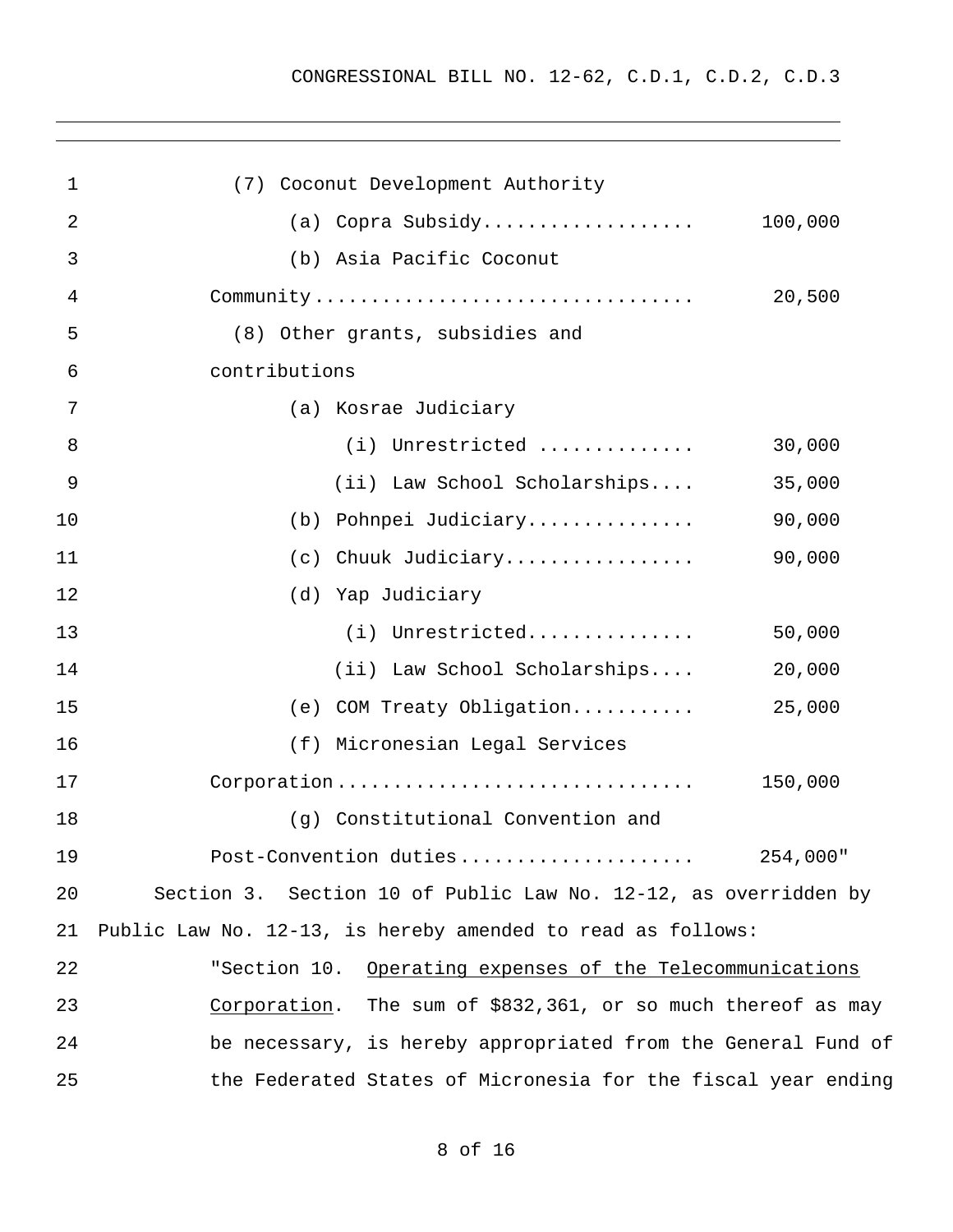CONGRESSIONAL BILL NO. 12-62, C.D.1, C.D.2, C.D.3

| $\mathbf 1$ | September 30, 2002, for the operations of FSM                    |
|-------------|------------------------------------------------------------------|
| 2           | Telecommunications Corporation and other telecommunications      |
| 3           | projects. The funds appropriated under this section shall be     |
| 4           | deemed to come from funds available under section $215(a)(2)$ of |
| 5           | the Compact of Free Association. The sum appropriated by this    |
| 6           | section shall be apportioned as follows:                         |
| 7           | (1) Grant to FSM Telecommunications for                          |
| 8           | the operation of Earth Stations\$ 582,361                        |
| 9           | (2) National Government obligations for telecommunications       |
| 10          | bills, PROVIDED that these                                       |
| 11          | funds may be used to pay past due bills or                       |
| 12          | FY2002 obligations                                               |
| 13          | (a) Executive Branch and Agencies 150,000                        |
| 14          | (b) Legislative Branch (including                                |
| 15          | State Delegation Offices)<br>75,000                              |
| 16          | 25,000"<br>(c) Judiciary Branch                                  |
| 17          | Section 4. Section 13 of Public Law No. 12-12, as overridden by  |
| 18          | Public Law No. 12-13, is hereby amended to read as follows:      |
| 19          | "Section 13. Capital and Human Resource Development.             |
| 20          | The sum of $$11,202,200$ , or so much thereof as may be          |
| 21          | necessary, is hereby appropriated from the General Fund of       |
| 22          | the Federated States of Micronesia for the fiscal year ending    |
| 23          | September 30, 2002, for capital improvement, development         |
| 24          | programs and projects and human resource development. Of the     |
| 25          | total funds appropriated under this section, \$2,955,926 shall   |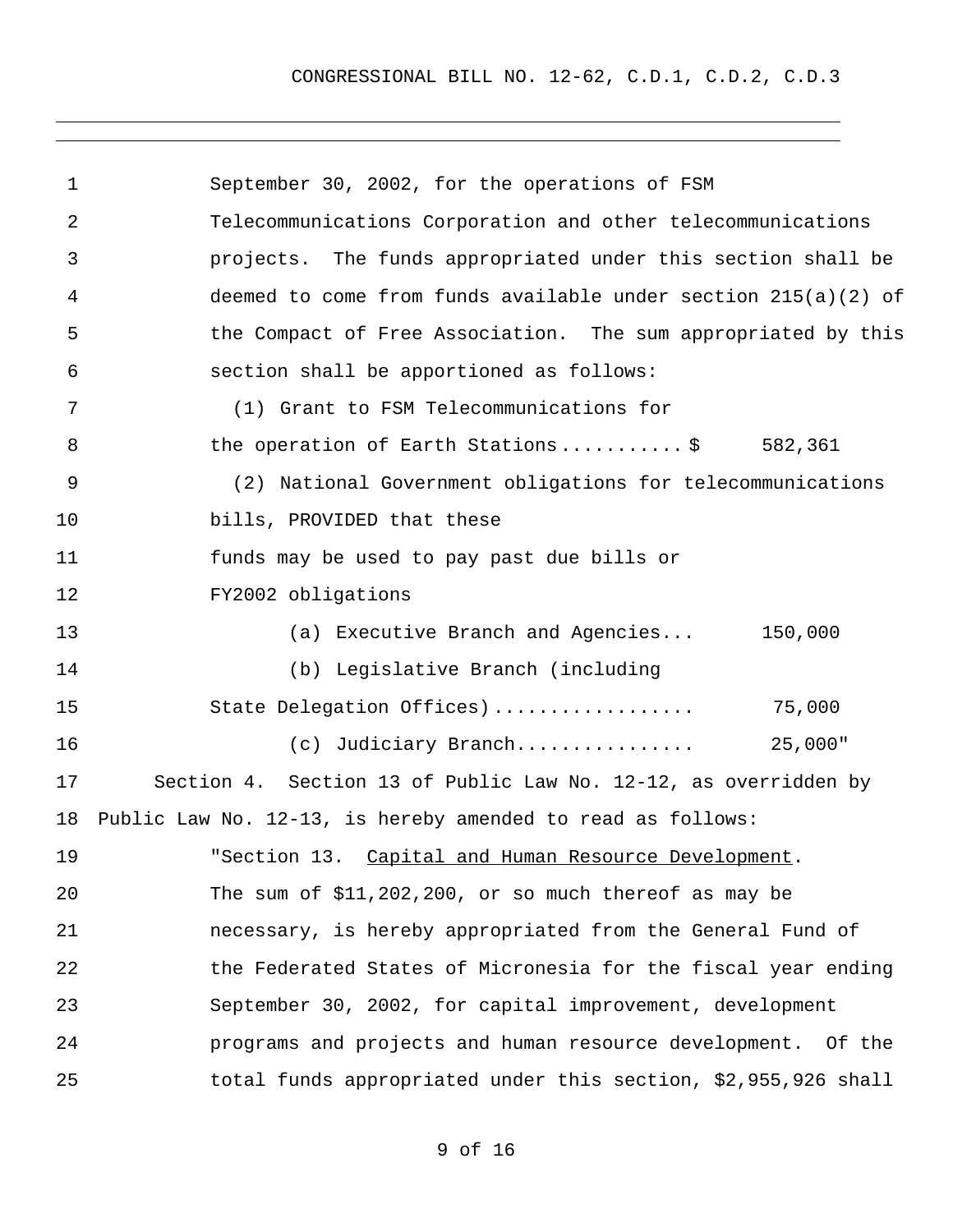| $\mathbf 1$ | be deemed to come from the capital account funds available      |
|-------------|-----------------------------------------------------------------|
| 2           | under section 211 of the Compact of Free Association, and       |
| 3           | $$1,387,700$ from the funds available under section $216(a)(3)$ |
| 4           | of the Compact of Free Association. The sum appropriated        |
| 5           | under this section shall be apportioned as follows:             |
| 6           | (1) College of Micronesia-FSM                                   |
| 7           | (a) Operations of the College of                                |
| 8           | Micronesia-FSM, including planning                              |
| 9           | and construction of new facilities\$ 3,067,000                  |
| 10          | (b) Student assistance for tuition                              |
| 11          | and housing to be deemed as deriving from                       |
| 12          | section $216(a)(3)$ of the Compact of Free                      |
| 13          | Association PROVIDED that these funds shall                     |
| 14          | be used strictly for direct financial                           |
| 15          | assistance to COM-FSM students, and PROVIDED                    |
| 16          | FURTHER that the co-payment by the student or                   |
| 17          | the student's parent must be proportionally                     |
| 18          | the same for each in relation to their total                    |
| 19          | obligation, and PROVIDED FURTHER that only                      |
| 20          | students maintaining a passing grade point                      |
| 21          | average will be eligible to receive these                       |
| 22          | The funds appropriated under this<br>funds.                     |
| 23          | subsection shall be apportioned as follows:                     |
| 24          | $(i)$ General assistance \$<br>295,000                          |
| 25          | (ii) Assistance for courses on                                  |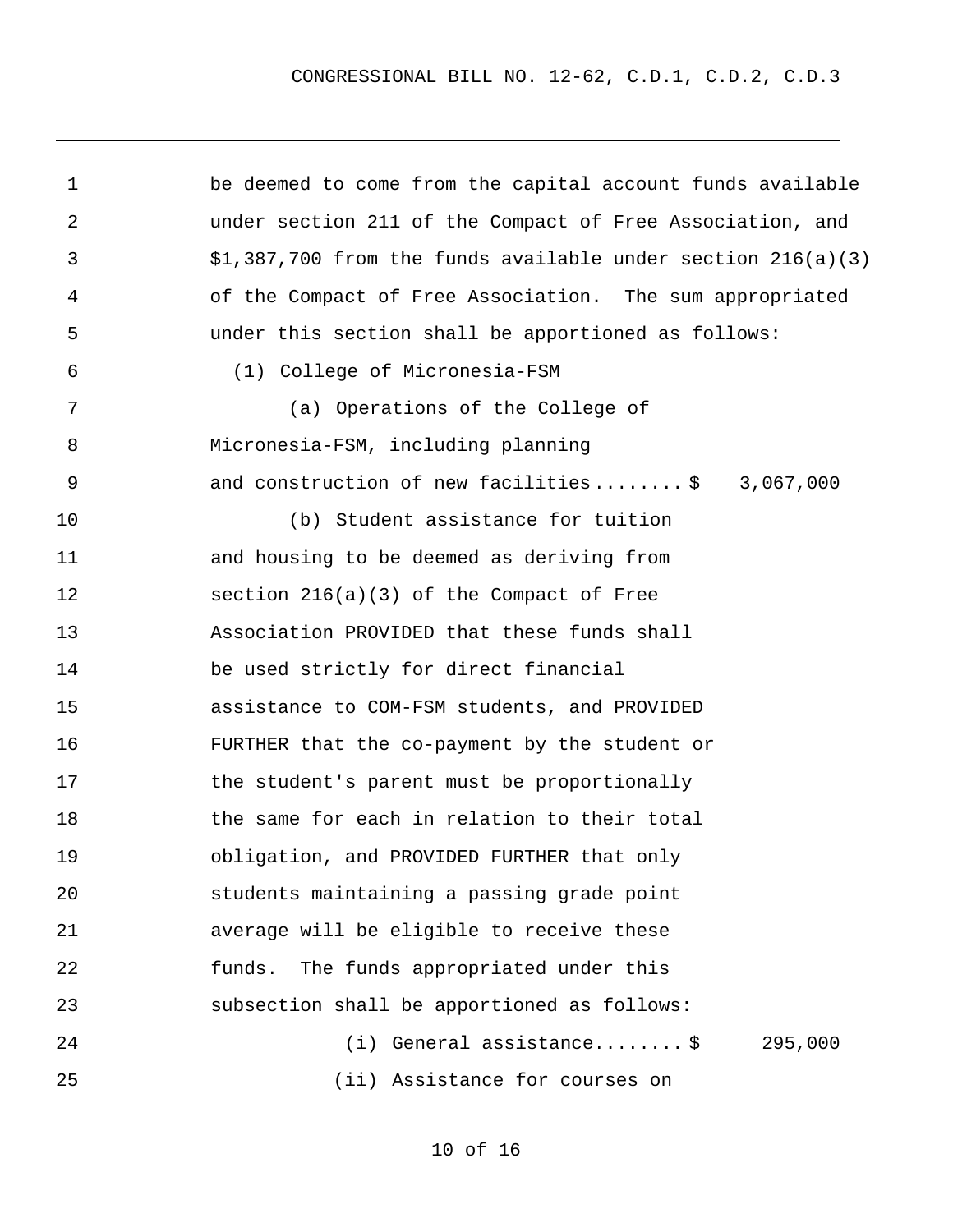| $\mathbf{1}$ | 5,000<br>Micronesian Government and Politics                                                      |
|--------------|---------------------------------------------------------------------------------------------------|
| 2            | (c) COM-FSM Multi-purpose gymnasium                                                               |
| 3            | furnishing<br>60,000                                                                              |
| 4            | (d) COM-Faculty office furnishing<br>40,000                                                       |
| 5            | (e) COM-FSM Chuuk campus phase I                                                                  |
| 6            | 1,000,000<br>$construction \ldots \ldots \ldots \ldots \ldots \ldots \ldots \ldots \ldots \ldots$ |
| 7            | (f) FSM Fisheries and Maritime                                                                    |
| 8            | 450,000                                                                                           |
| 9            | (2) Post-secondary Educational Assistance                                                         |
| 10           | to be deemed as deriving from section                                                             |
| 11           | 216(a)(3) of the Compact of Free Association:                                                     |
| 12           | 126,661<br>(a) Kosrae State                                                                       |
| 13           | 288,003<br>(b) Pohnpei State                                                                      |
| 14           | (c) Chuuk State Scholarships,                                                                     |
| 15           | PROVIDED that the selection committee is                                                          |
| 16           | required to provide to the State Scholarship                                                      |
| 17           | Coordinator, copies of all documents which                                                        |
| 18           | would provide details of the applicants, their                                                    |
| 19           | grade point average, the courses studied and                                                      |
| 20           | the institution attended, as well as names of                                                     |
| 21           | those applicants who are selected to receive a                                                    |
| 22           | scholarship and the amount proposed.<br>This                                                      |
| 23           | requirement must be satisfied prior to the                                                        |
| 24           | release of scholarship funds to the students                                                      |
| 25           | selected.                                                                                         |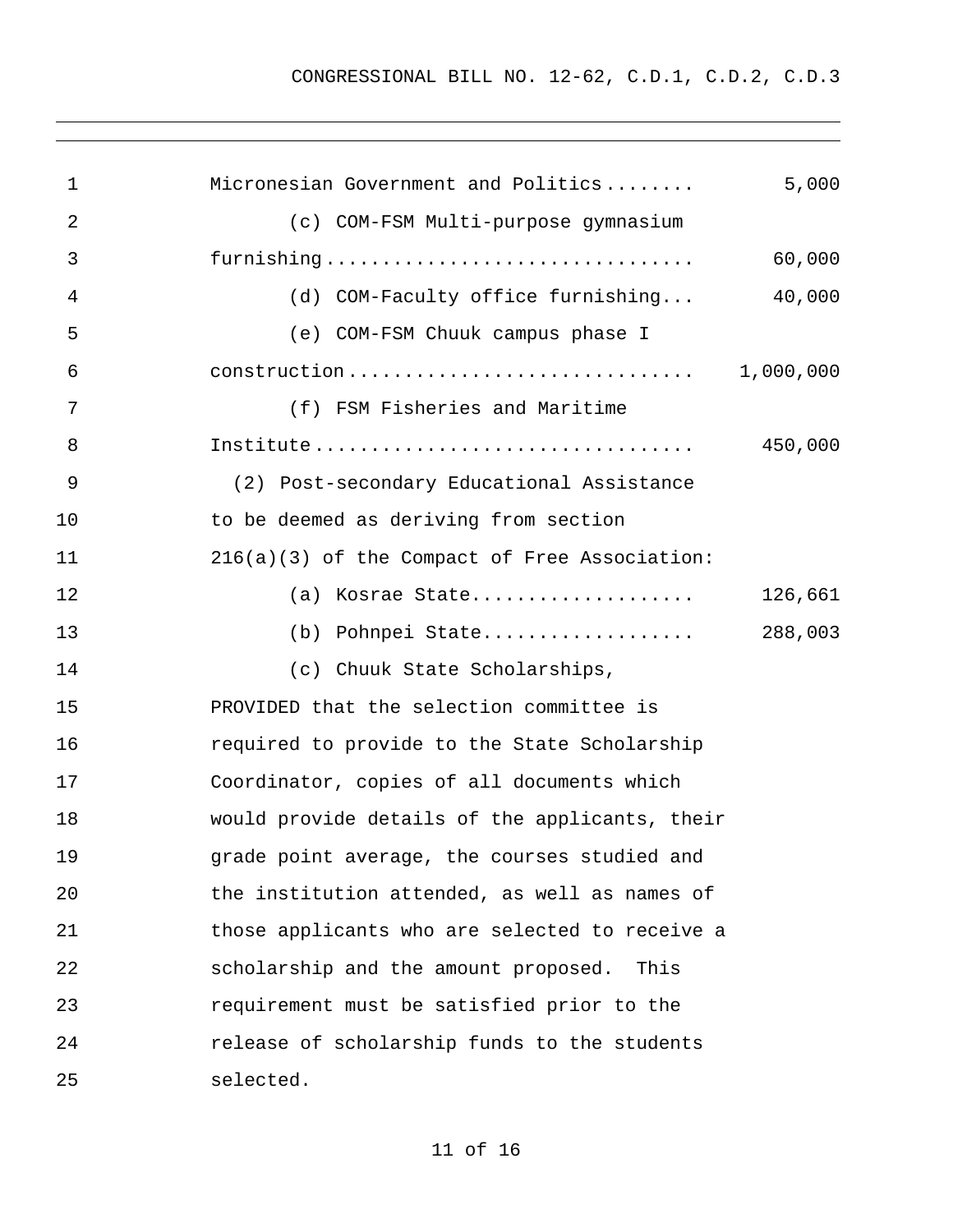| $\mathbf 1$ | (i) General assistance $\frac{1}{2}$ 271,716  |           |
|-------------|-----------------------------------------------|-----------|
| 2           | (ii) Scholarships for                         |           |
| 3           | student's with the highest grade point        |           |
| 4           |                                               | 140,000   |
| 5           | (d) Yap State                                 | 161,320   |
| 6           | (e) Graduate School Scholarships -            |           |
| 7           | all States                                    | 100,000   |
| 8           | (3) National Staff Upgrading                  | $-0-$     |
| 9           | (4) FSM Capitol complex renovation            | 200,000   |
| 10          | (5) Micronesian Entrepreneur Development      |           |
| 11          |                                               | 60,000    |
| 12          | (6) FSM Development Bank - Development        |           |
| 13          | Loan Program                                  | 1,000,000 |
| 14          | (7) Pohnpei sports facilities improvement     | $-0-$     |
| 15          | (8) Yap sports facilities completion 620,000  |           |
| 16          | (9) FSM Trust Fund, PROVIDED that these       |           |
| 17          | funds shall be placed in the FSM Trust        |           |
| 18          | Fund until such time as an 'S' Account        |           |
| 19          | within the FSM Trust Fund is established      |           |
| 20          | by law, at which time the funds will be       |           |
| 21          | transferred to this account. If no 'S'        |           |
| 22          | Account is established by law, the funds      |           |
| 23          | shall remain in the FSM Trust Fund until      |           |
| 24          | such time as they are appropriated by law. \$ | 2,015,000 |
| 25          | (10) FSM Consul General Guam residence        |           |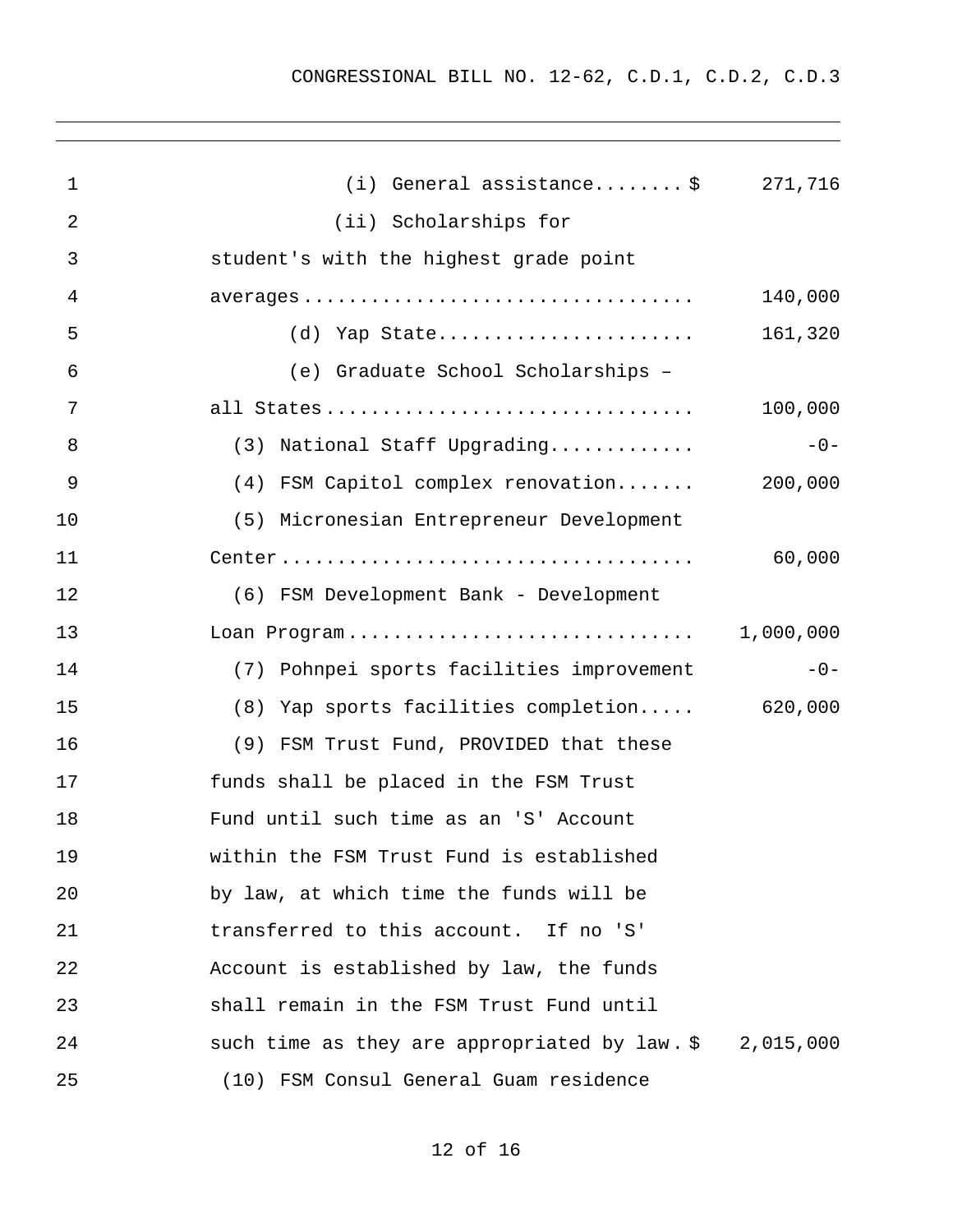| $\mathbf 1$ | 190,000<br>construction                                         |  |
|-------------|-----------------------------------------------------------------|--|
| 2           | 500,000<br>$(11)$ Ms. Caroline Islands dry-docking              |  |
| 3           | 512,500<br>National Visitors Bureau<br>(12)                     |  |
| 4           | 100,000"<br>(13) Chuuk State Multipurpose Gymnasium             |  |
| 5           | Section 5. Section 16 of Public Law No. 12-12, as overridden by |  |
| 6           | Public Law No. 12-13, is hereby amended to read as follows:     |  |
| 7           | "Section 16. Allotment and management of funds and lapse        |  |
| 8           | date.                                                           |  |
| 9           | (1) General Provisions.                                         |  |
| 10          | (a) All funds appropriated by this act shall be                 |  |
| 11          | allotted, managed, administered, and accounted for in           |  |
| 12          | accordance with applicable law, including, but not limited      |  |
| 13          | to, the Financial Management Act of 1979;                       |  |
| 14          | (b) The allottees shall be responsible for ensuring             |  |
| 15          | that these funds, or so much thereof as may be necessary, are   |  |
| 16          | used solely for the purpose specified in this act, and that     |  |
| 17          | no obligations are incurred in excess of the sum                |  |
| 18          | appropriated.                                                   |  |
| 19          | (2) Allottees. The allottees of the funds appropriated by       |  |
| 20          | this act are as follows:                                        |  |
| 21          | (a) section 2 - the allottee of these funds shall be            |  |
| 22          | the President of the Federated States of Micronesia;            |  |
| 23          | (b) section $3$ - the allottee of these funds shall be          |  |
| 24          | the Speaker of the Congress of the Federated States of          |  |
| 25          | Micronesia;                                                     |  |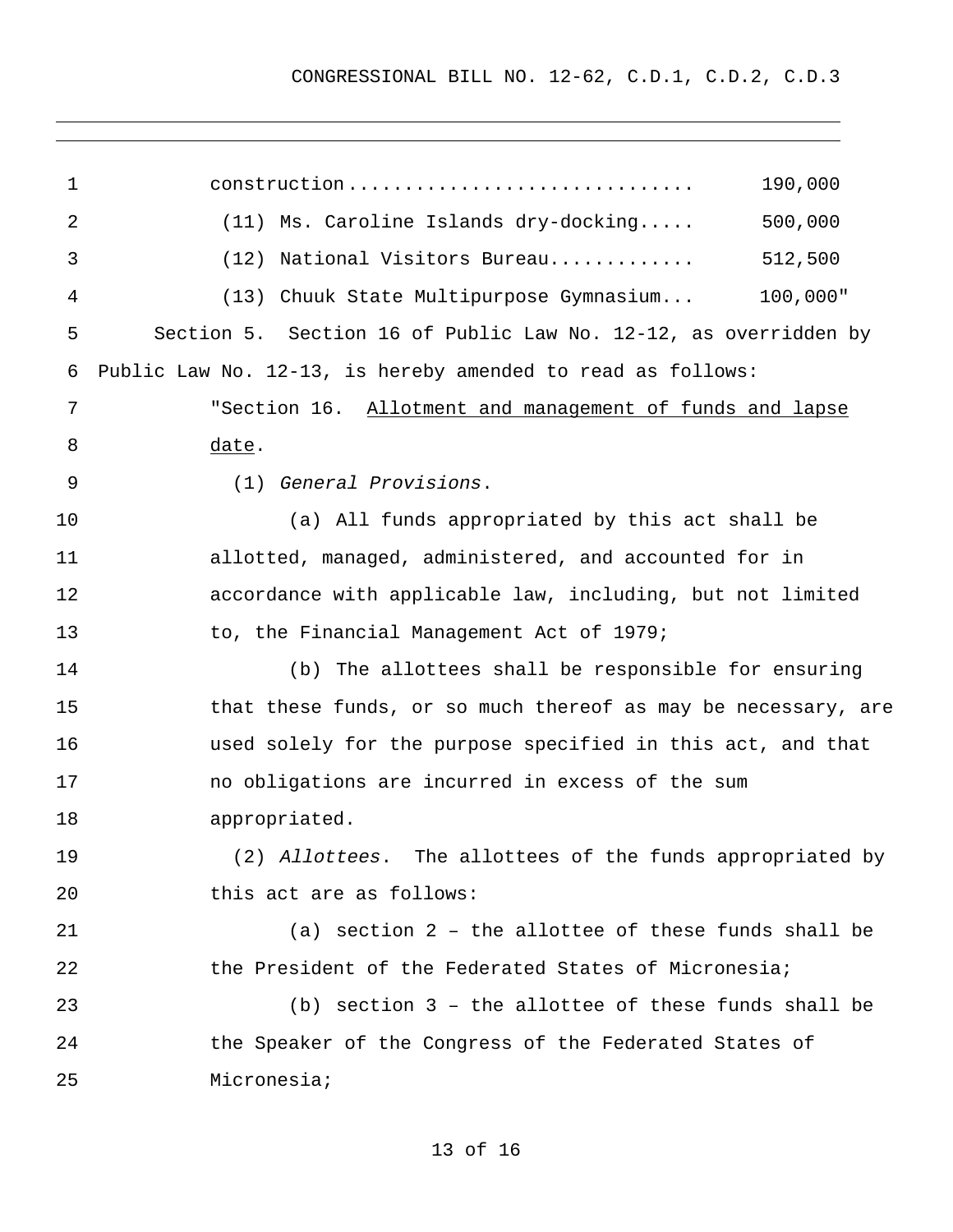1 2 3 4 5 6 7 8 9 10 11 12 13 14 15 16 17 18 19 20 21 22 23 24 25 (c) section 4 – the allottee of these funds shall be the Chief Justice of the Supreme Court of the Federated States of Micronesia; (d) section 5 – the allottee of these funds shall be the Public Auditor; (e) section 6 through 13 – the allottee of these funds shall be the President of the Federated States of Micronesia or his designee; EXCEPT THAT for the following subsections of section 6 through 13 of this act, the allottees shall be: (i) section 8, subsection (5) – the allottee of these funds shall be the Governor of the respective State, or his designee; (ii) section 8, subsection  $(6)(a)$  through  $(6)(d)$  the allottee of these funds shall be the Secretary of the Department of Transportation, Communications and Infrastructure; (iii) section 8, subsection  $(8)(a)$  through  $(8)(d)$  the allottee of these funds shall be the Chief Justice of the respective State; (iv) section 8, subsection  $(8)(q)$  - the allottee of these funds shall be the President of the Federated States of Micronesia, or his designee, until such time as the Constitutional Convention convenes and selects a President and then the allottee of these funds shall be the President of the Constitutional Convention.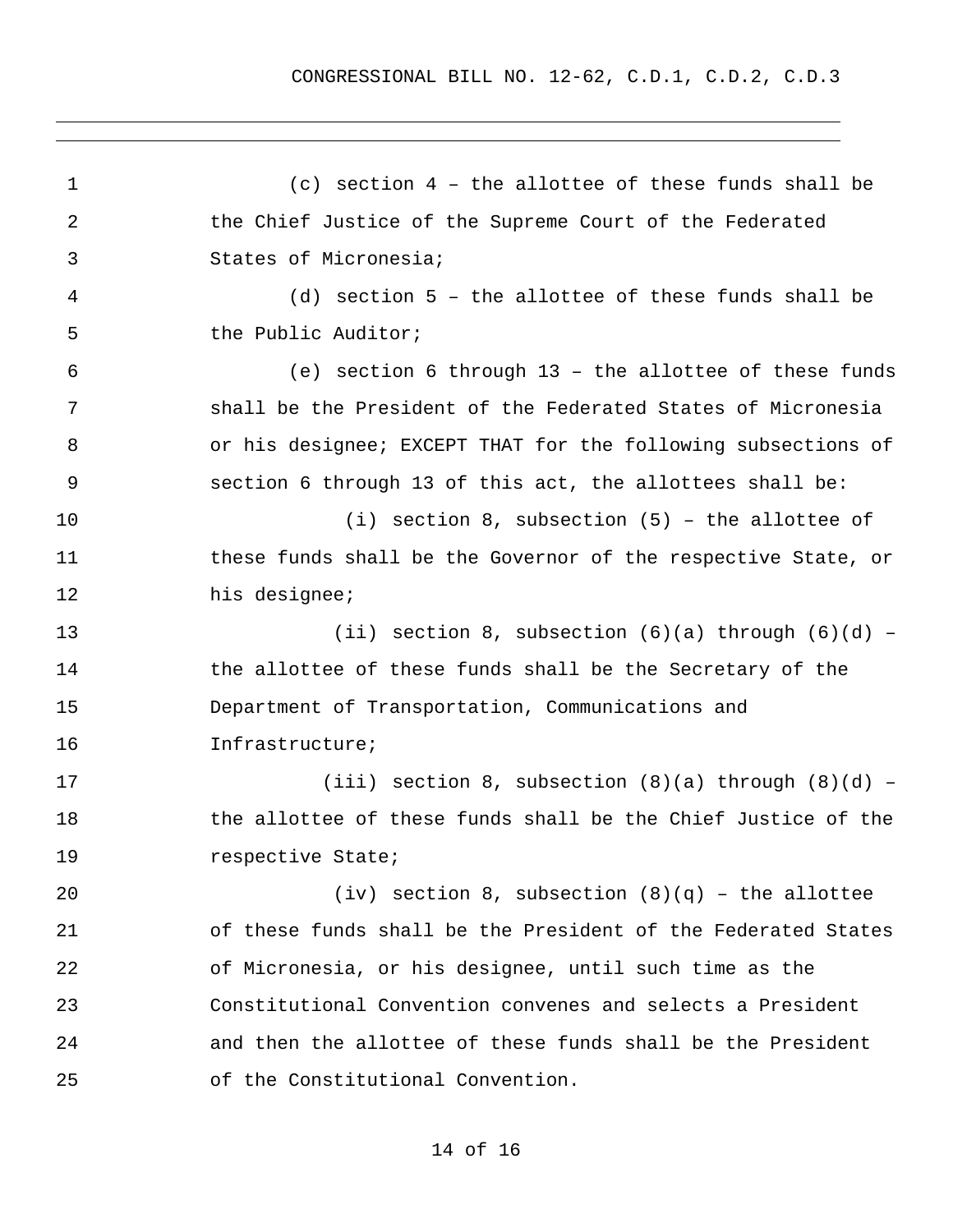| $\mathbf 1$ | $(v)$ section 10, subsection $(2)(b)$ - the allottee                 |  |  |
|-------------|----------------------------------------------------------------------|--|--|
| 2           | of these funds shall be the Speaker of the Congress of the           |  |  |
| 3           | Federated States of Micronesia, or his designee;                     |  |  |
| 4           | (vi) section 10, subsection $(2)(c)$ - the allottee                  |  |  |
| 5           | of these funds shall be the Chief Justice of the Supreme             |  |  |
| 6           | Court of the Federated States of Micronesia;                         |  |  |
| 7           | (vii) section 13, subsection $(1)(a)$ through $(1)(f)$               |  |  |
| 8           | - the allottee of these funds shall be the President of the          |  |  |
| 9           | College of Micronesia-FSM;                                           |  |  |
| 10          | (viii) section 13, subsections $(2)(a)$ through $(2)(d)$             |  |  |
| 11          | - the allottee of these funds shall be the Governor of the           |  |  |
| 12          | respective State.                                                    |  |  |
| 13          | (3) Lapse date. The authority of the allottees to obligate           |  |  |
| 14          | funds appropriated by this act shall lapse as of September           |  |  |
| 15          | $30, 2002.$ "                                                        |  |  |
| 16          |                                                                      |  |  |
| 17          | Section 6. This act shall become law upon approval by the            |  |  |
| 18          | President of the Federated States of Micronesia or upon its becoming |  |  |
|             | 19 law without such approval.                                        |  |  |
| 20          |                                                                      |  |  |
| 21          |                                                                      |  |  |
| 22          |                                                                      |  |  |
| 23          | 2002                                                                 |  |  |
| 24          |                                                                      |  |  |
| 25          |                                                                      |  |  |